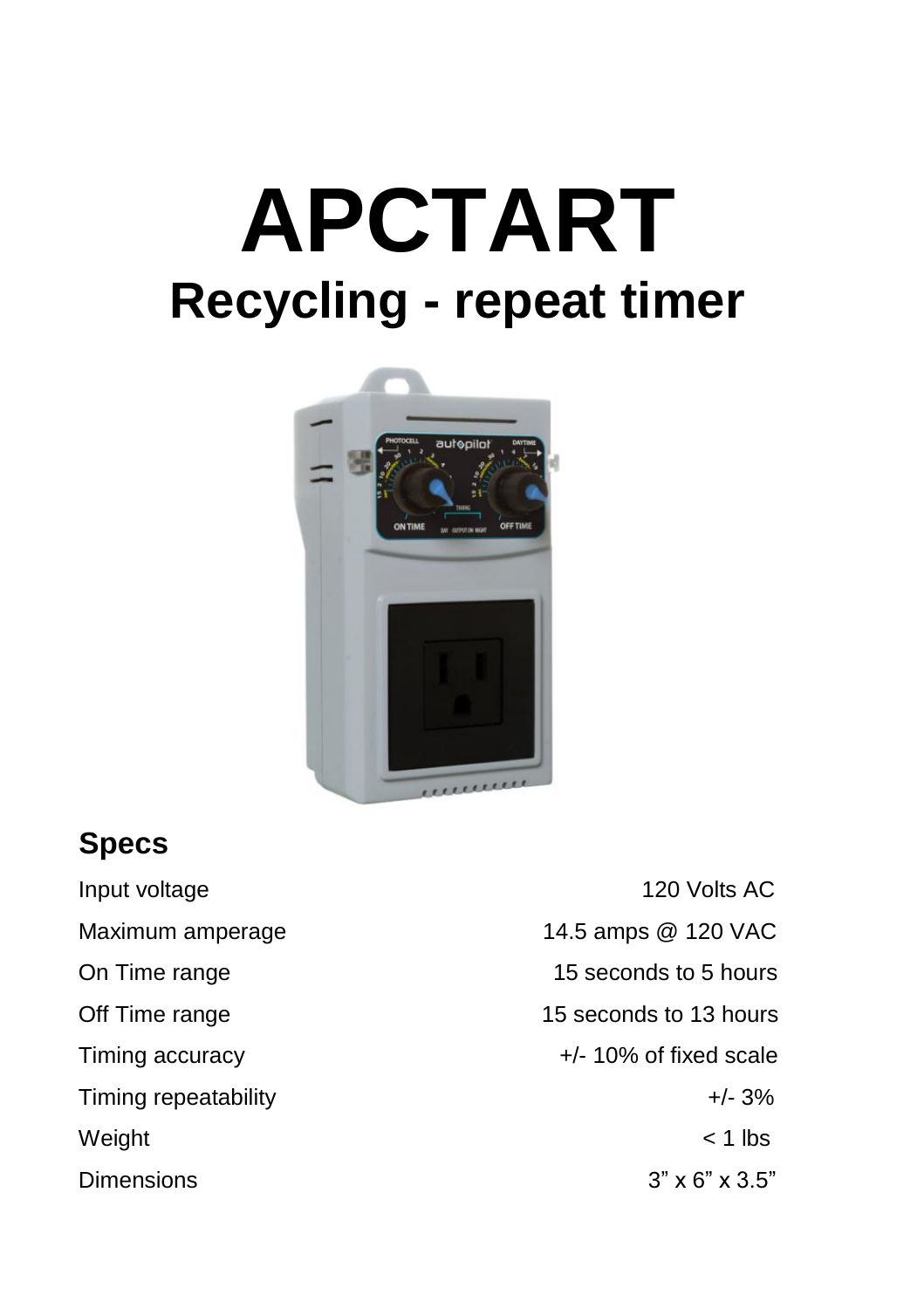## **Basic Description**

The APCTART is a simple repeat / recycling timer. That means that when it is connected to a power source, the timer will recycle or "repeat" it's ON and OFF timing schedule until power is \*removed. Once the APCTART is connected to a power source, and your chosen device is connected to the APCTART power outlet, the device connected will be automatically turned ON and OFF based on the settings you select using the two adjustment knobs.

\*The built-in photocell may also play a role in when the timer is activated. The user can select Day, Night or 24-hour mode.

The two adjustment knobs make it easy to change the timer settings and to provide a quick visual verification of the set-points. The LEDs on the front of the unit will turn ON and OFF to show the user the current conditions of the APCTART.

#### **NOTE: This unit is water-resistant however…**

#### **Keep it away from water!!! It is NOT WATER PROOF.**

#### **Installation**

Plug the unit into a standard NEMA 5-15 wall outlet. A 120 volt power supply is required. For more permanent installations, the mounting tab at the top of the unit can be secured to a wall.

Ensure that the device being connected to the APCTART has the proper voltage and will not exceed the maximum amperage rating of this unit. Connect the device to be controlled into the power outlet on the front of the unit.

**NOTE: If you are trying to control multiple devices, a power expansion module can be used to increase the total amount of power that can be controlled.**

#### **DO NOT EXCEED THE MAXIMUM RATING!!!**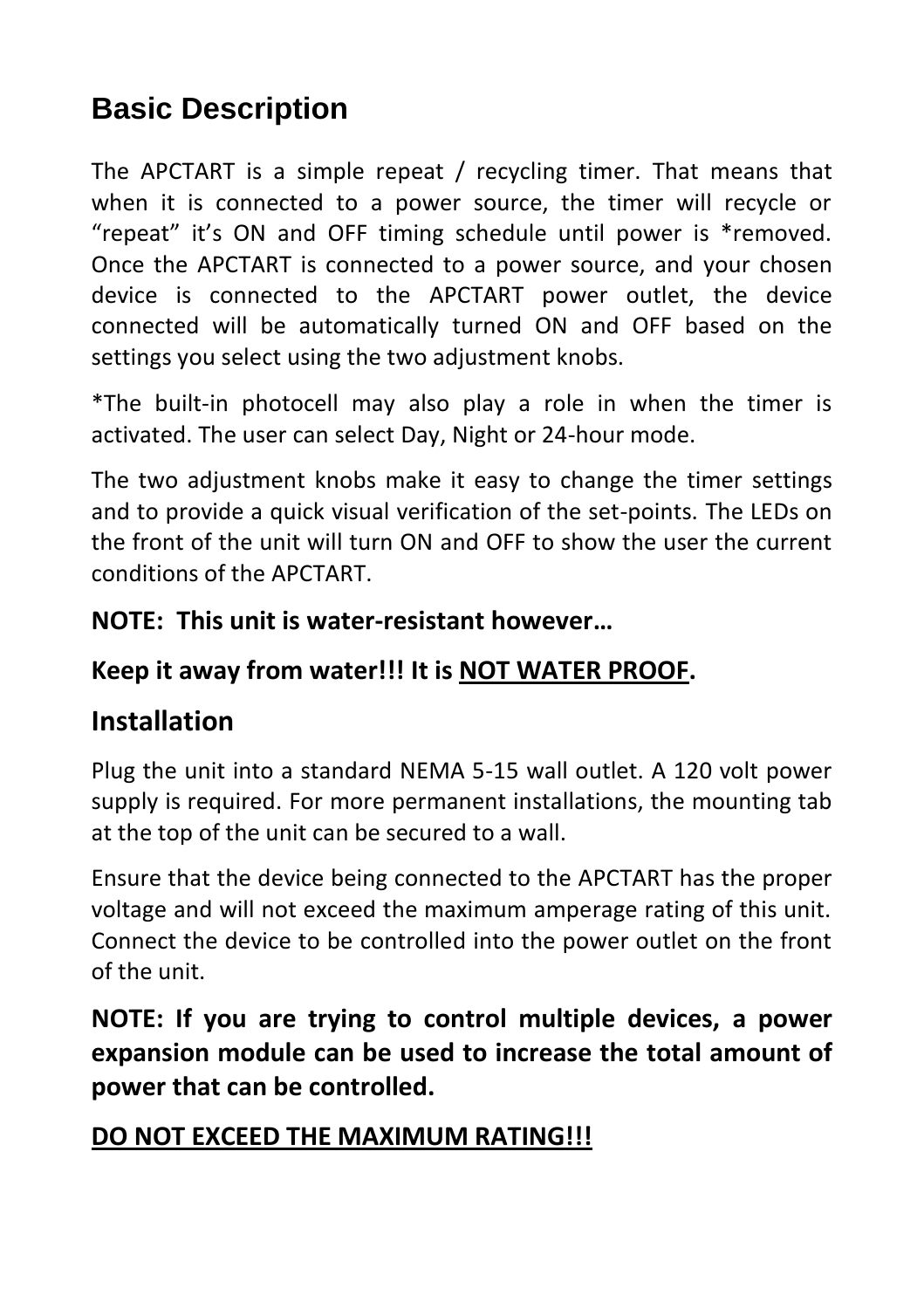# **Selecting Day Night or 24-hour Mode**

Before using this unit, the user must decide if they want the timer to function during the Day, Night or 24-hours (continuous). The built-in photocell will sense the lighting level and activate the timer based on the selected "Mode". The 2 knobs on the unit are used to select the desired timer mode. *\* The unit must be connected to power to select the mode.*

*To select DAY mode:* Rotate both knobs fully COUNTER-clockwise. After a couple seconds the LEDs on the front of the unit will start flashing On / Off. After the LEDs stop flashing, the selected mode is indicated by the LED that remains illuminated. (\*Verify the **Day** mode LED is ON.)

*To select Night mode:* Rotate both knobs fully clockwise. After a couple seconds the LEDs on the front of the unit will start flashing On / Off. After the LEDs stop flashing, the selected mode is indicated by the LED that remains illuminated. (\*Verify the **Night** mode LED is ON.)

*To select 24-hour mode:* Rotate the left knob fully COUNTER-clockwise and the right knob fully clockwise. After a couple seconds the LEDs on the front of the unit will start flashing On / Off. After the LEDs stop flashing, the selected mode is indicated by the LED that remains illuminated. (\*Verify both the **Day** and **Night** mode LEDs are ON.)

### **Changing Timer Settings**

After the timer mode is selected, the timer settings can now be adjusted. Rotate the On and Off timers to the desired setting.

The APCTART allows a wide range of time settings, but it may take some trial and error to get them adjusted correctly. A stop-watch or other timer can be used to check the actual recycling times. Once the actual time is known, the user can make small adjustments to get to their desired settings.